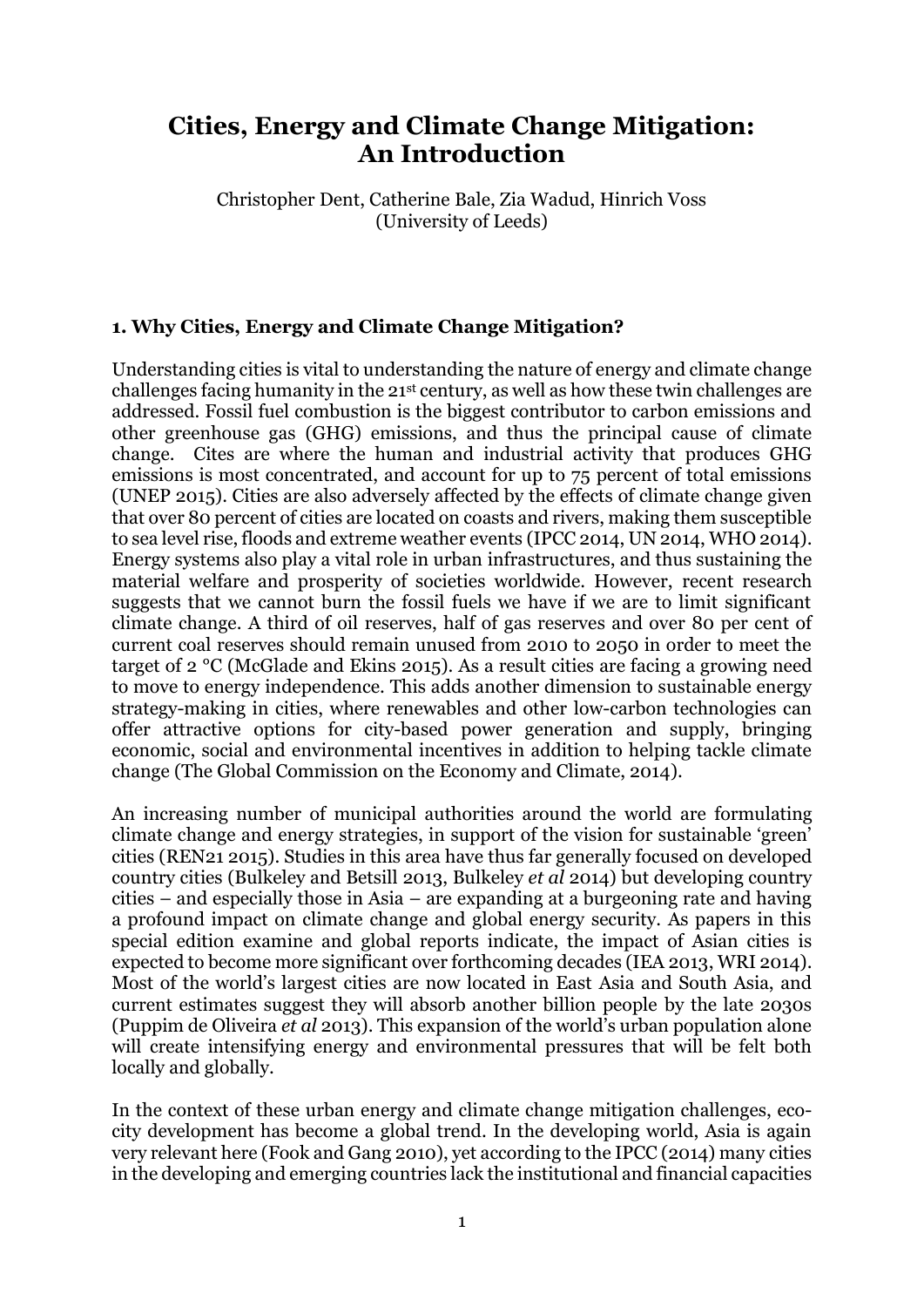as well as the political will to establish viable low carbon strategies and plans. Issues of governance are critical to how cities address energy and climate change mitigation challenges generally. Municipal authorities can of course undertake this task with varying degrees of autonomy, depending upon the political and legislative environment of the countries in which they are located. Yet as papers in this special issue explore, effective urban planning on energy and climate change requires multilevel interactions across local, provincial, national, regional and global scales because optimal actions on this front necessitate co-ordinated responses and different cooperation mechanisms. Thus, city plans are often set within the legislative framework set by national policies on low carbon development, that in turn arise from international agreements (Adelle and Russell, 2013, Franzén, 2013, Gouldson *et al* 2014). At the regional level, Håvard Haarstad notes in this issue how the European Union has mobilized several initiatives directed at climate change and low-carbon transitions in cities and in cooperation with city authorities.

Notwithstanding this 'nesting' of urban planning on energy and climate change mitigation within the parameters of national policies and international treaties, many researchers contend that municipal authorities are frequently better positioned, able to act with greater flexibility and generally more effective than their relevant counterpart agencies in central government in dealing with energy and climate change risks. In addition to vertical governance relationships and structures, cities are also engaged in horizontal forms of co-operation and alliance formation on this front (Hodson and Marvin 2012). City networks such as C40 Large Cities Climate Group, Local Agenda 21, ICLEI-Local Governments for Sustainability and the EU-sponsored Covenant of Mayors are now powerful lobbies for positive action on tackling climate change, and have sought strategic role in harnessing finance for low carbon energy and related infrastructure to secure the prosperity of member cities (Hodson *et al* 2013).

This special edition is a collection of revised papers first presented at the *Cities, Energy and Climate Change Mitigation* at the University of Leeds in July 2014. The event was the third conference of the Asia-Europe Energy Policy Research Network (AEEPRN) that was founded in 2012 by a group of specialists from both regions committed to conducting objective, cutting edge research that contributes to financially viable and environmentally sustainable energy use within and between Asia and Europe in both the short and long run. Professor Christopher Dent (Leeds) first conceived the idea for the Network, and it is now hosted organisationally at the Energy Studies Institute (ESI) at the National University of Singapore. The fourth AEEPRN conference was convened in July 2015 at Korea University, Seoul, further continuing the work of our group. The papers assembled here represent different perspectives from Europe and Asia on how cities are tackling the twin challenges of energy and climate change mitigation. Key themes comprise urban planning, city governance, transport, business models, built infrastructure and distributed generation.

#### **2. Overview of the Special Issue Papers**

In the first paper of this special issue, Håvard Haarstad considers at what levels are urban low-carbon transitions are governed, and how we can conceptualise the complex governance arrangements for mobility and urban form in Europe. He generally contends that urban governance on energy and climate change mitigation exists at various scales, and that existing debates in the literature tend to emphasise both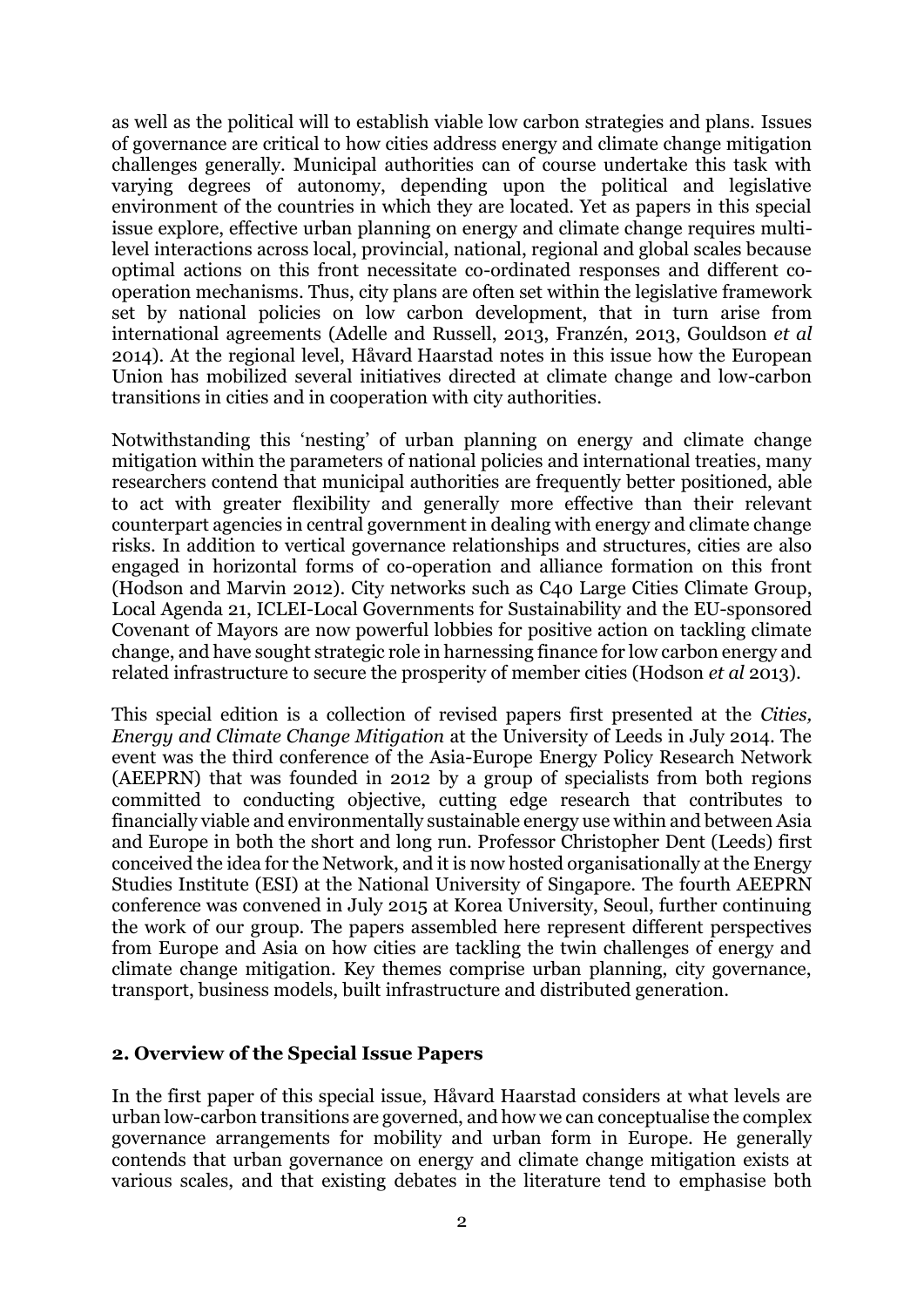vertical processes – primarily through multi-level governance perspectives – and horizontal processes, focused on network and policy mobility perspectives. Haarstad argues that these perspectives however tend to overlook the material nature of cities, and how low-carbon energy transitions and climate change responses are mediated by existing urban infrastructures. His paper attempts to reconcile these approaches and, with reference to the European context and the Norwegian city of Stavanger, outlines a framework for conceptualizing how different types of governance processes around urban low-carbon energy transitions are interrelated.

Following on in the urban planning theme, the paper by Andrew Gouldson *et al* starts with the premise that while cities are central to tackling energy and climate change risks, those in the developing world invariably lack the institutional, financial and technical capacities needed to switch to low carbon development paths. Based on three detailed case studies of Asian cities (Kolkata in India, Palembang in Indonesia and Johor Bahru in Malaysia), the authors contend that the opportunities to switch to economically attractive low carbon development strategies at the urban level are significant. However, they also argues that without a co-ordinated multi-level, crosssectoral governance framework these opportunities for low carbon urban development are likely to be left unexploited. As such governance conditions are often non-existent, it seems likely that these case study cities and many others are likely to become increasingly locked in to higher cost, higher carbon development paths. The paper concludes by suggesting that these urban development decisions – or in the case of ungoverned urban development these non-decisions – will have global implications for climate change.

Jae-Seung Lee and Jeon-wong Kim's paper also focuses on Asia, and specifically on the policy frameworks and local responses concerning South Korea's green city strategies. They note that the environmental and energy problems confronting this highly urbanised, carbon-intensive country, where industry still dominates the economy, have required paradigm shifts in urban development toward low-carbon green cities, especially after the inauguration of the national government's Green Growth Strategy (GGS) in 2008. Consequently, both national and local governments have set targets for increasing urban energy self-sufficiency through renewable energy generation and implemented various urban 'Green City' energy policies and projects. However, these have achieved varying degrees of success. Lee and Kim argue that while the top-down approach of the national government's GGS made it possible to spread the Green City concept and strategies in a short time period, some key problems arose in implementing the policy. These included disputed divisions of governance responsibility between national government and municipal authorities, and failures to take sufficiently into account local conditions and community involvement. The authors thus make a case for stronger citizen and civil society engagement, as well as greater city government autonomy in South Korea, to form a more effective 'bottomup' approach to fostering green city development in the country.

Moving back to Europe, the next paper by Janette Webb *et al* examines the governance challenges of re-orienting urban resources for sustainable energy systems. It first broadly maps the current governance of local energy and carbon reduction strategies in British cities, and explores reasons for the incremental progress seen so far, rather that the realisation of ambitious change in this area. The authors report data on levels of engagement in sustainable energy development across all Britain's local authorities, and thereafter present three examples of leading cities – London, Birmingham and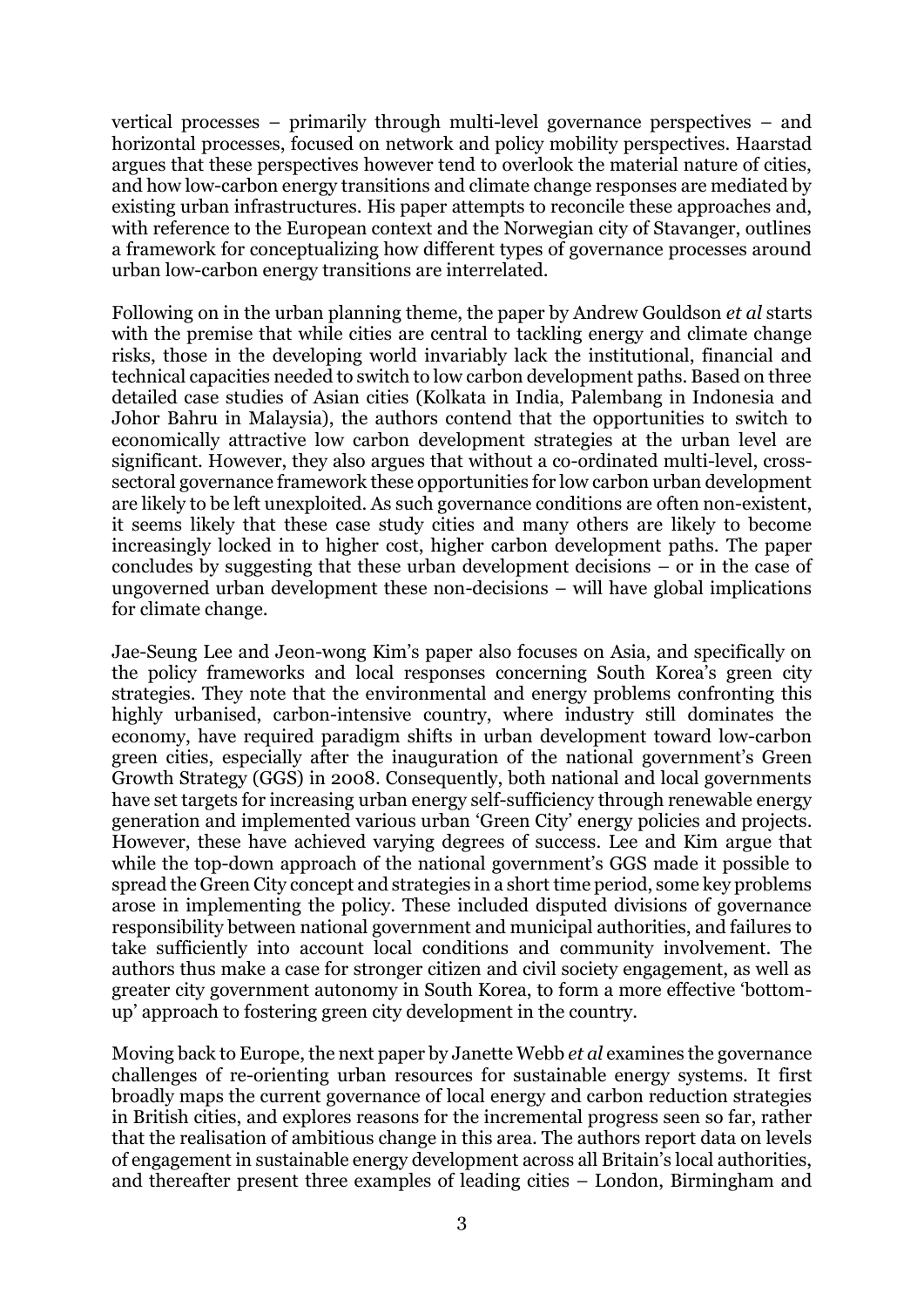Aberdeen. These cities are distinctive by virtue of the strategic orientation and breadth of activity, each seeking impact beyond immediate responsibilities, and engaging with the energy system in multiple ways. Webb *et al* contrast different models of governance, comparing private-public partnerships for energy investment with community-owned non-profit enterprise. In conclusion, they argue that urban governance of innovation in sustainable energy is constrained by current energy markets, and limited resources and capacities of city authorities, and make recommendations for future changes in governance approach.

Jo-Ting Huang and Jon Lovett also discuss energy and climate change challenges in a city governance context but specifically focusing on public-private sector relationships. Their paper examines how institutional frameworks motivate public and private sectors to take pre-emptive action to adapt to climate change at the city level. Case studies on Hamburg and Rotterdam are used for this purpose. The authors suggest that a well-designed institutional framework can enhance innovation and increase environmental and business performance. Whereas Hamburg city government has developed formal institutions and rule, Rotterdam city government adopts a balance between formal and informal modes of governance. Huang and Lovett discuss the relative merits of both approaches, and make recommendations on governing public-private sector relationships concerning energy and climate change risks.

In our special issue's final paper, Alison Tomlin *et al* look at city-level options for the distributed generation of wind and solar energy. They note that city and other local government actors across Europe and Asia are increasingly recognising the contribution that decentralised renewable electricity production can bring towards reducing emissions whilst also generating a revenue stream for the city. However, these actors are often subject to significant financial pressures, meaning a reliable and compelling business case is needed to justify upfront investment. The paper shows how recent advances in city-scale wind and solar resource assessment can provide evidence for such a business case. The authors' research is based on collected data from 6,794 city government sites in Leeds, Britain's fourth largest city and England's second largest local government district. The results suggest significant potential for small-scale wind and solar power generation across Leeds City Council assets, with a number of sites creating a persuasive business case for investment. The methodological framework developed by Tomlin *et al* enables large city-level asset holders to make strategic investment decisions based on financial assessment of wind and solar generation across their entire portfolio.

## **3. Conclusion**

We believe that this collection of papers will advance understanding of the complex and critically important relationships that exist between cities, energy and climate change. How city governments and other urban authorities deal with both current actual and future anticipated energy challenges has become increasingly inter-linked with their approaches to climate change mitigation and adaptation. Moreover, given the burgeoning growth of cities globally – and especially in Asia – their position in the energy–climate nexus is predicted to become increasingly significant in years and decades ahead. At the time of writing, the world is just a days away from the vitally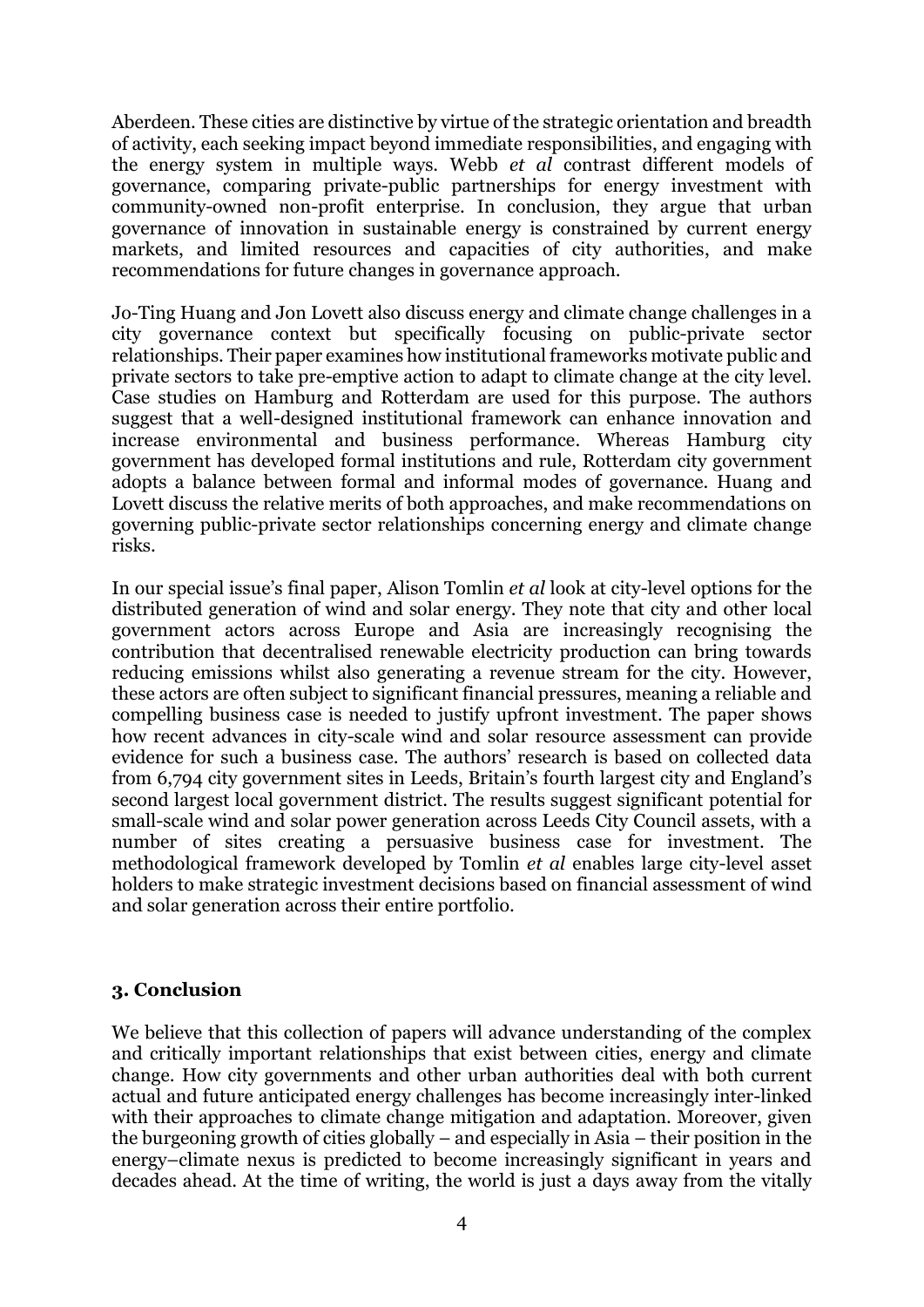important United Nations Climate Change Conference (COP21) talks Paris. By the time of this special issue's publication it will be known if cities made a notable contribution to the event, whether collectively or otherwise. Whatever the case, cities need to play a growing strong role in helping address the climate change challenges facing all humanity in the 21st century and beyond.

## **References**

Adelle, C. and Russell, D. (2013) 'Climate Policy Integration: a Case of Déjà Vu?', *Environmental Policy and Governance*, 23: 1-12.

Bulkeley, H. and Betsill, M. (2013) Revisiting the Urban Politics of Climate Change', *Environmental Politics*, 22: 136-154.

Bulkeley, H., Castan Broto, V. and Maassen, A. (2014) 'Low Carbon Transitions and the Reconfiguration of Urban Infrastructure', *Urban Studies*, 51: 1471-1486

Fook, L.L. and Gang, C. (2010) *Towards a Liveable and Sustainable Urban Environment: Eco-Cities in East Asia*, Singapore: World Scientific Publishing.

Franzén, M. (2013) 'Local Governments as Nodes for Greenhouse Gas Abatement: Climate Change Governance in Multi-Level Frameworks', *European Journal of Sustainable Development*, 2: 361-372.

Gouldson, A., Colenbrander, S., McAnulla, F., Sudmant, A., Kerr, N., Hall, S., Papargyropoulou E., and Kuylenstierna, J. (2014) *The Economic Case for Climate Action in Cities,* Stockholm: New Climate Economy and Stockholm Environment Institute.

The Global Commission on the Economy and Climate (2014) *Better Growth, Better Climate: The New Climate Economy Report*, London: The New Climate Economy, available at: [http://newclimateeconomy.report](http://newclimateeconomy.report/)

Hodson, M. and Marvin, S. (2012) 'Mediating Low-Carbon Urban Transitions? Forms of Organization, Knowledge and Action', *European Planning Studies,* 20(3): 421-439.

Hodson, M., Marvin, S. and Bulkeley, H. (2013) 'The Intermediary Organisation of Low Carbon Cities: A Comparative Analysis of Transitions in Greater London and Greater Manchester', *Urban Studies*, 50: 1403-1422.

International Energy Agency / IEA (2013) *Southeast Asia Energy Outlook*, Paris: IEA.

Intergovernmental Panel on Climate Change / IPCC (2014) *IPCC Fifth Assessment Synthesis Report*, Geneva: Intergovernmental Panel on Climate Change.

McGlade, C. and Ekins, P. (2015) 'The Geographical Distribution of Fossil Fuels Unused When Limiting Global Warming to 2°C', *Nature*, 517: 187-190.